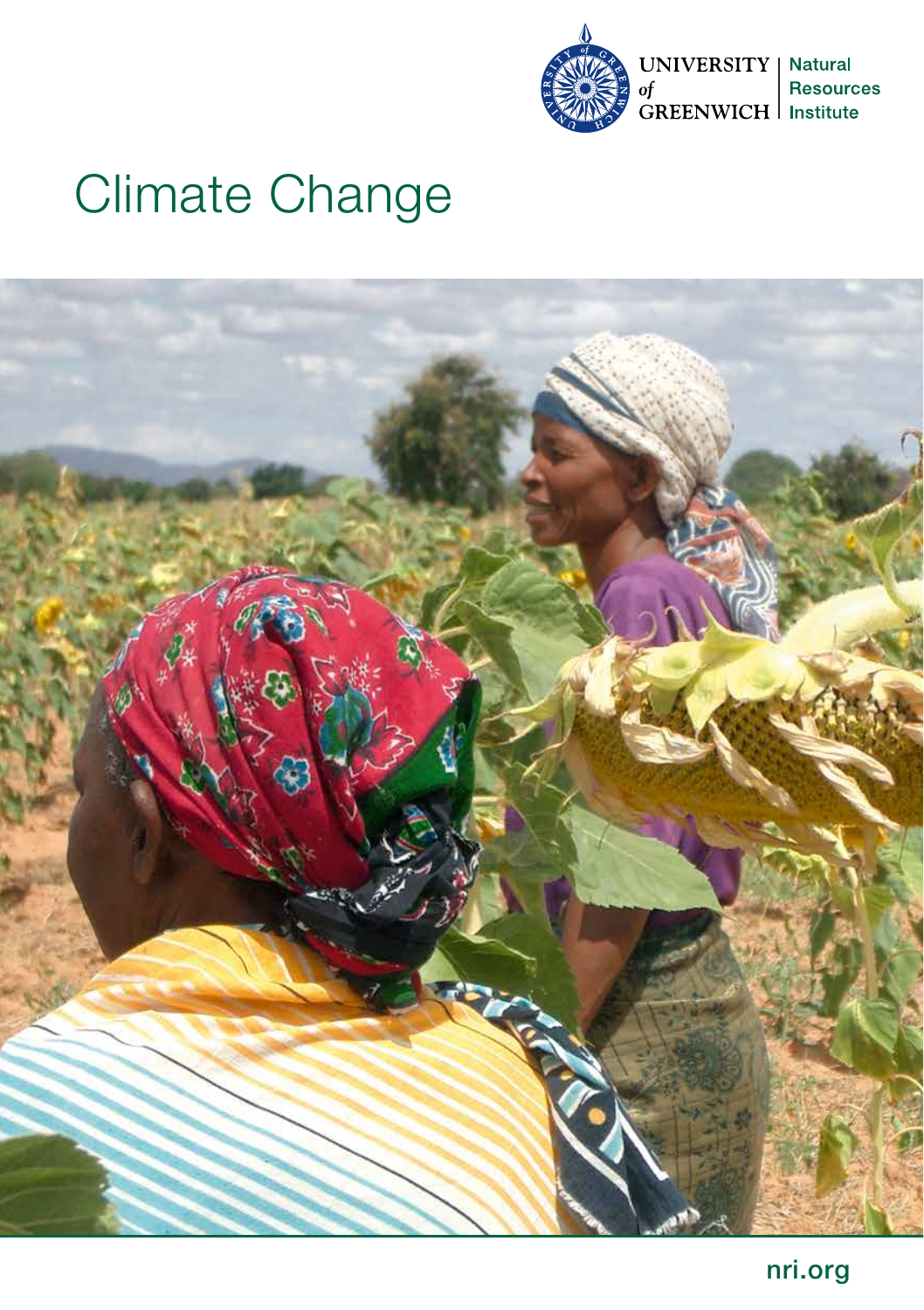

# How will a changing climate affect rural development?

Responding to climate change is one of the most urgent challenges facing humankind. The most severe impacts are likely to be suffered by the poorest and most vulnerable in society who live in more fragile environments and have the least resources to adapt and recover. The majority of the world's poor continue to live in rural areas and their livelihoods are heavily dependent upon agriculture and natural resources, which will be severely affected by climate change. Therefore, there are serious implications for the food security, health and well-being of the rural poor.

# How will climate change affect agriculture?

In the longer term, mean precipitation changes, mean temperature changes and increases in atmospheric CO2 will have a profound effect on agriculture. The timescale for this is subject to debate, but even in the shorter term, climate change is affecting agriculture through increased frequency and severity of extreme events, such as droughts, floods and heatwaves.

## How can smallholders adapt to climate change?

There is great potential for smallholders in developing countries to adapt to climate change. Much of this will comprise an intensification of their current adaptations to climate variability through activities such as selection of appropriate crops and varieties, manipulation of planting times, micromanagement of soil and water, and livelihood diversification. However, adaptation will crucially depend on the availability of appropriate technologies, knowledge and institutions, and having the right supporting policies and advice in place. The scale of projected climate changes and the challenges posed by existing climate variability to disadvantaged smallholders in low-income countries are immense. Therefore, there is an urgent need to understand these challenges better, to build adaptive capacities for household communities, local agencies and governments to develop appropriate strategies for sustainable and equitable rural adaptation.

# How can the Natural Resources Institute (NRI) help?

NRI has been working to support rural development in developing countries for over 100 years, conducting interdisciplinary research, consultancy and capacity building. Our expertise in smallholder agriculture, natural resources management, economic development and rural livelihoods is highly relevant to the challenges posed by climate variability and change. Together with our partners, we will contribute to the search for effective mitigation and adaptation strategies.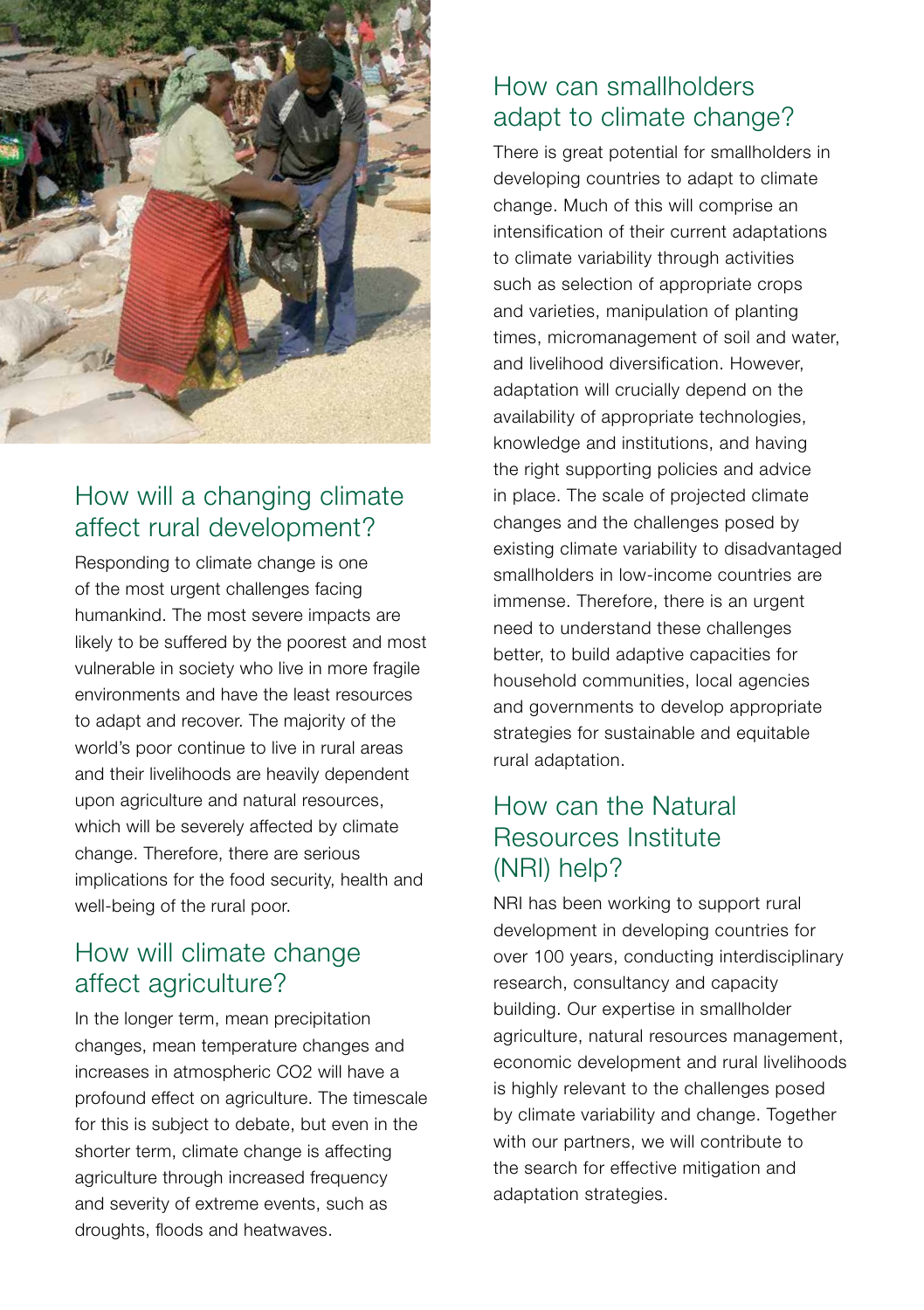Our key areas of intervention in climate change work are:

- Identifying and assessing potential climate change impacts, especially the consequences for poor people's livelihoods
- Developing appropriate technical and institutional strategies for adaptation in collaboration with partners
- Analysing existing mitigation strategies and assisting in the development of equitable and sustainable future mitigation pathways
- Supporting southern voices in responses to climate change, particularly at the grass-roots level.

# Some examples of recent NRI work on climate change

## Climate Learning for African **Agriculture**

This two-year research project is studying the extent to which principles of climatecompatible development have been incorporated into the strategies and practices of African agricultural research and extension services. NRI is collaborating with the Forum for Agricultural Research in Africa, and the African Forum for Agricultural Advisory Services, to lead a continent-wide survey, in-depth learning exercises in four countries, and action-oriented dissemination of results to stakeholders.

## Assessing the potential of farmer exchanges based on climate analogue analysis

NRI is working with the CGIAR Research Programme on Climate Change, Agriculture and Food Security (CCAFS) to pilot methods for farmer–to-farmer exchanges using participatory learning approaches and the CCAFS spatial climate analogue tool.

The aim is to assess how adaptive capacity may be strengthened through visits by farmers to areas which are thought likely to represent their future climate and farming systems. The project will involve exchanges in East and West Africa during 2012.

#### Coffee and climate change: impacts of climate change on four countries

NRI led the development of a report for the GIZ Coffee and Climate Change programme, a public-private partnership with various European coffee roasters and traders. The project highlighted the substantial impacts on coffee production and supply of current climate variability and projected climate change in Guatemala, Brazil, Tanzania and Vietnam.

#### Technologies for Climate Change Adaptation in the Agriculture Sector

An NRI staff member acted as co-author and reviewer for this important handbook published by the UNEP Risø Centre on Energy, Climate and Sustainable Development.

#### Agricultural adaptation in Tanzania and Malawi

Action research and shared learning among different stakeholder groups is strengthening local agricultural innovation systems to respond to climate change. NRI is working in partnership with the University of Dar es Salaam and the University of Malawi to establish farmer learning groups covering soil, water, seed and agrobiodiversity management and weather information. The partnership also brings together researchers, local governments, extension services, media and NGOs in regional and national learning platforms. This project is funded by the Department for International Development (DFID) through the International Development Research Centre (IDRC).